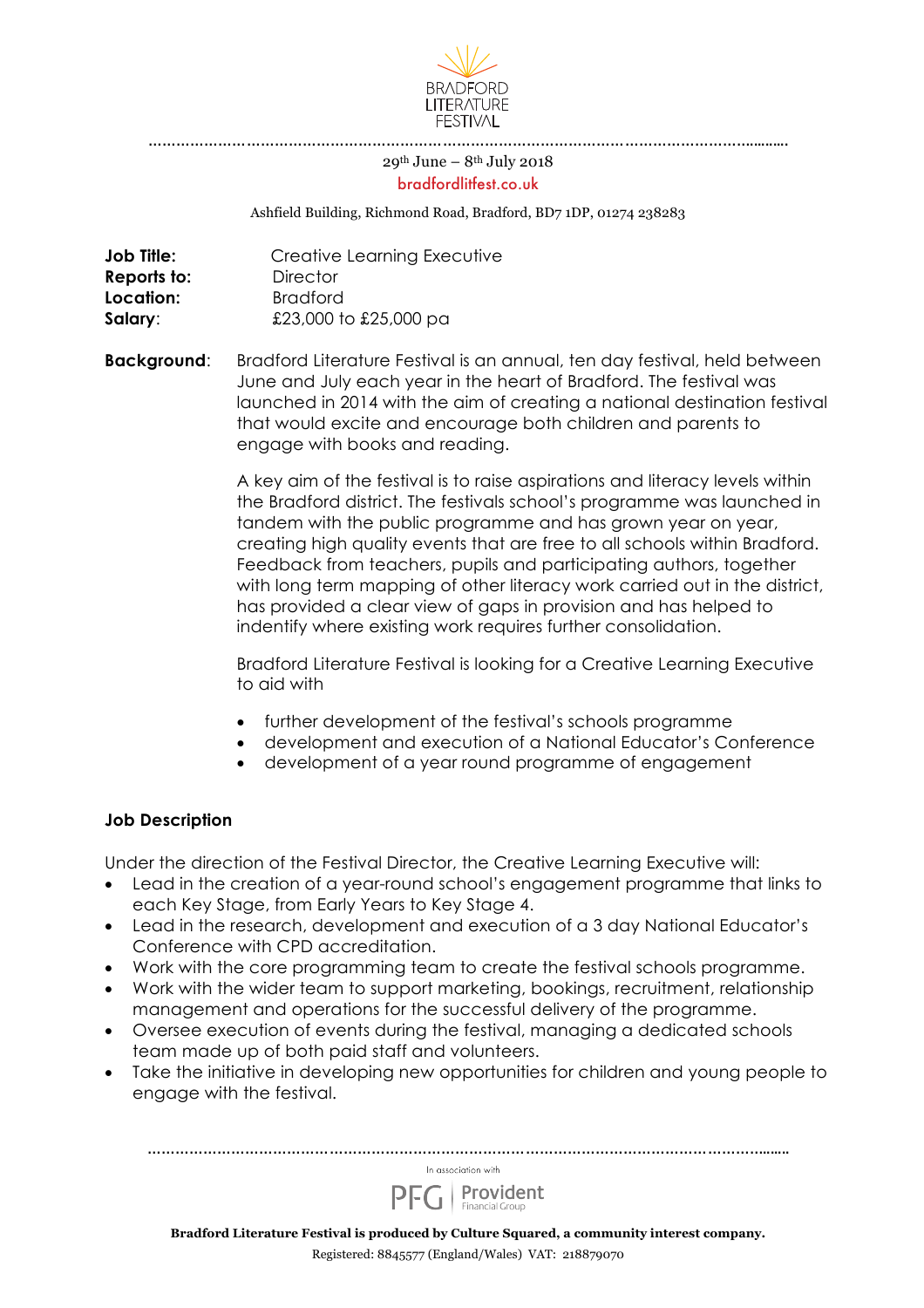

- Establish strong relationships with teachers, schools and administrators across the Bradford district, developing BLF's understanding of the challenges faced.
- Create partnerships with other literacy charities where appropriate.
- Manage the schools programme budget.

# **Personal Specifications**

## *Essential*

- Knowledge of the National Curriculum and how schools work.
- Experience of creating a programme of learning activities aimed at children and young people.
- Experience in developing relationships with schools and other education and literacy organisations.
- Experience of effectively managing and prioritising multiple strands of work simultaneously.
- Proven organisational skills specifically dealing with schools/youth organisations.
- Excellent verbal and written skills.
- An articulate communicator and influencer who can develop long standing relationships both on the phone and in person.
- Ability to lead and motivate a team.
- Knowledge of Microsoft Office including a comprehensive knowledge of Excel.

### *Desirable*

- A proven commitment to tackling social exclusion and promoting cultural diversity in education and the arts.
- Capable of working in a small, close-knit team
- Ability to work flexibly when required, particularly during the core festival period.
- Previous festival experience.
- Experience of managing staff.
- Experience of setting and managing budgets.
- A passion for literature.

### *Personal Attributes*

- Demonstrate sensitivity and possess the ability to manage a range of stakeholders
- Team player.
- Confident independent worker.
- Adaptable problem-solver.
- Ability to work under pressure and deliver to tight deadlines.
- An advocate for children and young people, and an understanding of the complex needs and difficulties of engaging young people.
- Passionate about the transformational power of the arts.

……………………………………………………………………………………………………………………....... In association with